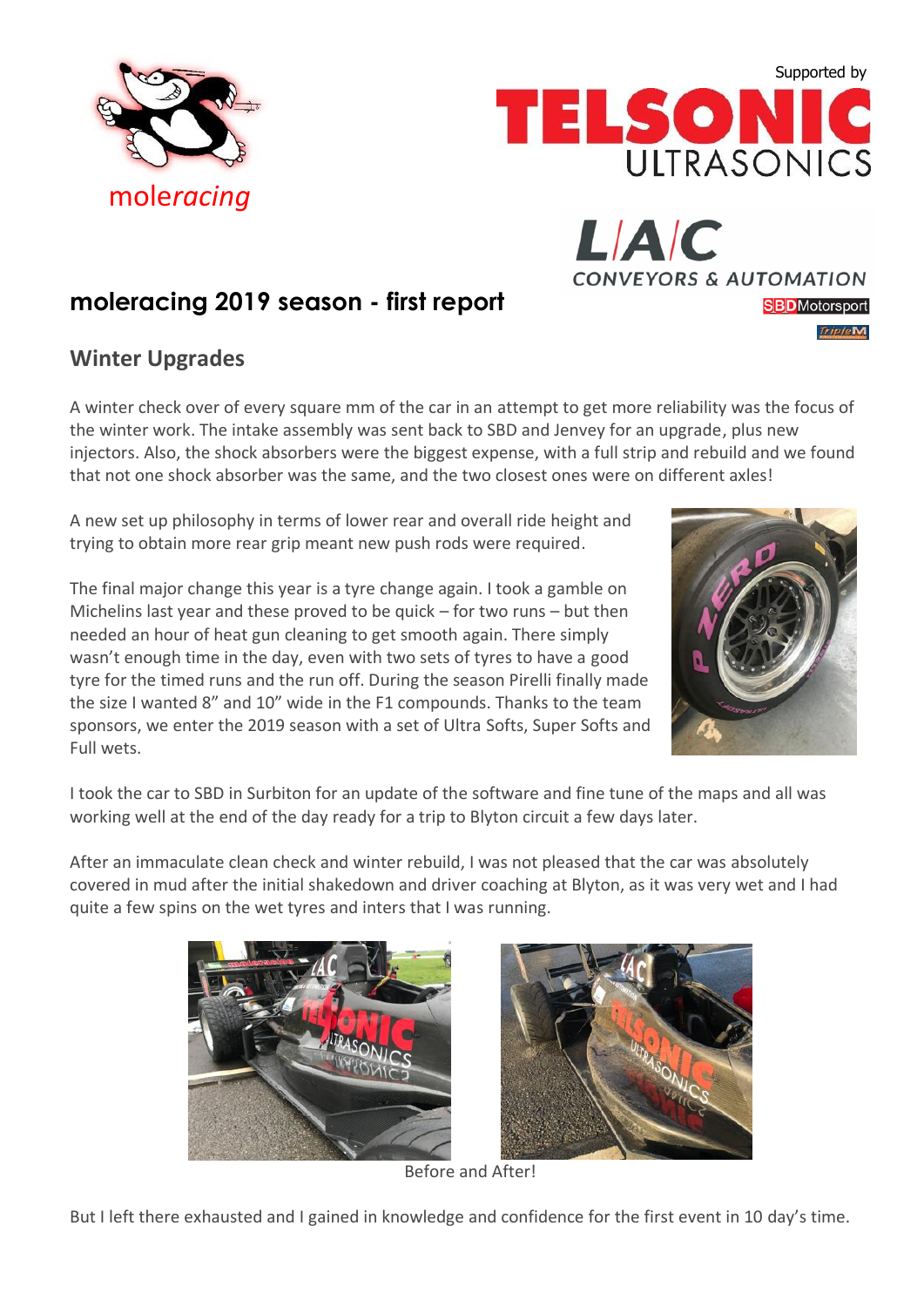## **Castle Combe**

This circuit of 3.3 miles with its long straights, favours the powerful cars. Looking down the entry list I was the 11<sup>th</sup> most powerful, so to finish the day 4<sup>th</sup> in the British Championship was a good start to the season. It was not without dramas and difficulties however for almost every runner.

Despite all my preparation, I suffered from some start up issues, but not enough to miss any runs. My only real issue was overheating and on the final run of the day, perhaps due to leaving the line too hot, I got 'overtemp' warnings in my ear and all over the dash, so I decided to switch off at the start of the second lap around the 140mph point with the engine at 112 degs C. It just wasn't worth a blown engine.

Steve from SBD took the win and broke the 2 litre record as well, his co driver Matt followed him and then the



ecoboost of Pete Goulding pipped me by a few tenths for the last podium spot.

Many drivers left for home with a lot of damage to repair in time for the next round in 2 weeks time. Stewart Robb, in a V10 5 litre Pilbeam had a rear wing failure at 180 mph, the resulting multiple spins were dramatic but he managed to drive back to the paddock with no more damage. Heather Calder had a spectacular failure of the rear suspension rocker at the same high speed point as shown below – again nothing hit in the recovery. Jeff Wiltshire's 450bhp was of no use with a bent push rod which was another victim of the high speed and the bumps! And finally, the Tegra Lola was retired with low oil pressure.

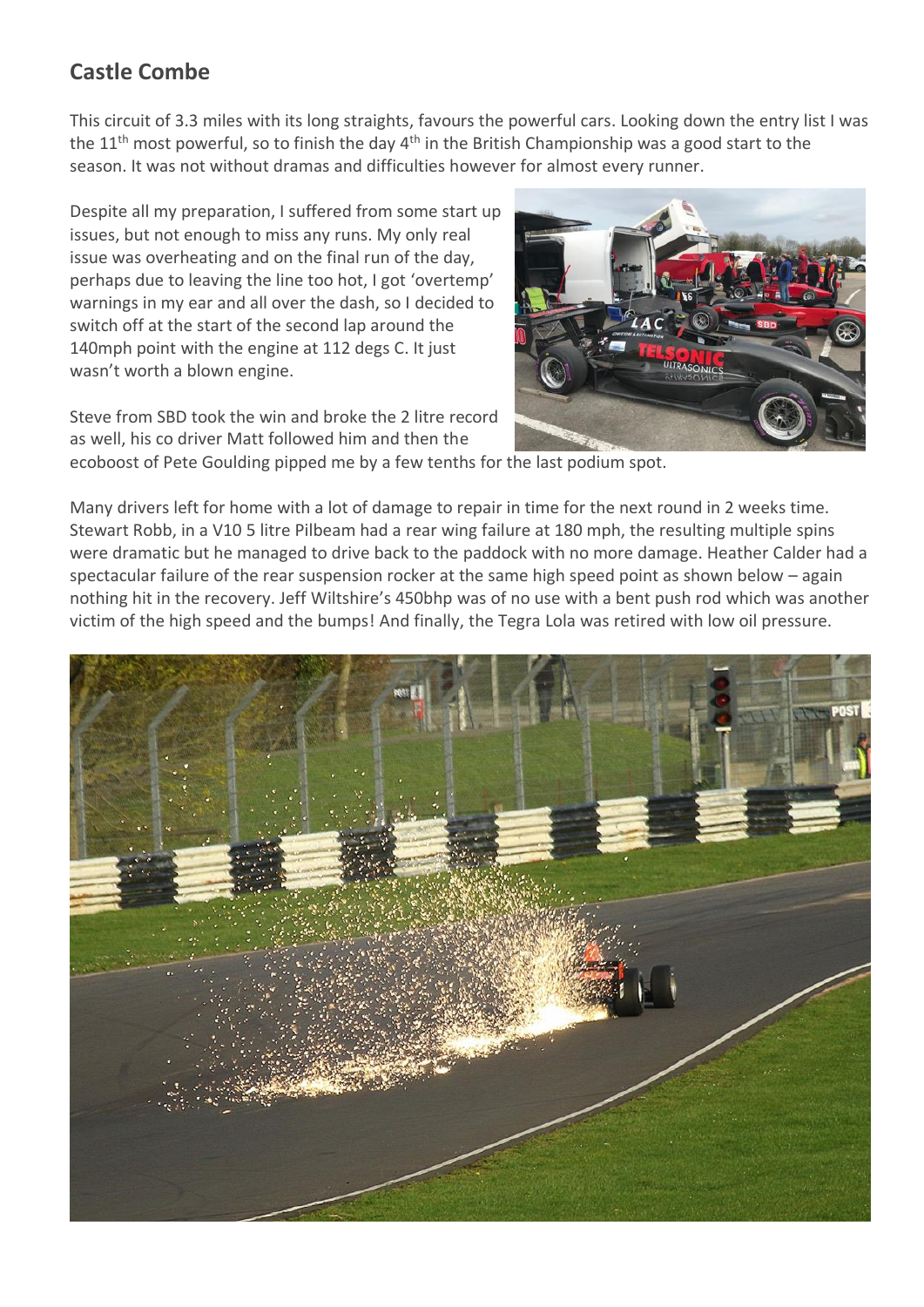With a final time some 2.5 secs faster than 2018, the set up, winter expenditure and new tyres seemed to be doing the business and all was well in the world – then came the next round to put a dampener on that!

### **Anglesey Weekend**

The Welsh weekend started exceptionally well, with a close practice time on the National circuit very close to my PB. Others had had a busy repair time, with all out again apart from 4 V8 drivers of the Calder's and Terry and Grahams Lola.

On timed run one, I equalled my PB set some 3 years ago and by Timed run 2 I beat it to qualify 5<sup>th</sup> fastest for the run off. My fellow 2 litre runners were setting some storming times and beating records with Matt in the SBD car setting 'Fastest Time of Day' - FTD.

We had some starting issues during the day, but generally it always ran when asked. So over lunch the car was meticulously checked, tyres swapped left to right to even out the duty cycle, pressures set, fuelled etc and I had a plan where to find the extra second I needed.

So as cars started leaving for the line, I started the car to warm up – well attempted to anyway! It didn't want to know, and with SBD who supply the engine getting ready in their own car to go to the run off, Steve could only offer limited suggestions and no faults could be found to rectify and make it to the start. So I found myself watching the run off drinking a consolation beer and scoring no points!

The problem was quickly traced to a wrong value in the ECU software and it fired up a dream afterwards and ran faultlessly for the rest of the weekend!



John Graham in the V8 came though to take the run off win but very good times and new records and points from my fellow 2 litre competitors.

So, day 2, and the International circuit, I'd purchased a higher 5<sup>th</sup> gear to ensure I wasn't bouncing off the rev limiter on the main straight at 145mph and this worked great. The day went as the previous and set a new personal best in timed runs and qualified 5<sup>th</sup> fastest. Same lunchtime immaculate preparation and getting ready for the run off to salvage some points from the weekend. All the cars in the top 12 gradually left the line and then there were just 4 of us left in the holding area to go. I was called forward by the Clerk of the Course, the startline marshals set the car at the correct spot. Launch mode engaged, revs to 6000, start light turned green, dropped the clutch, and the car stuttered forward with a loud bang. I'd snapped the driveshaft!! "Oh bother" ……..or words to that effect!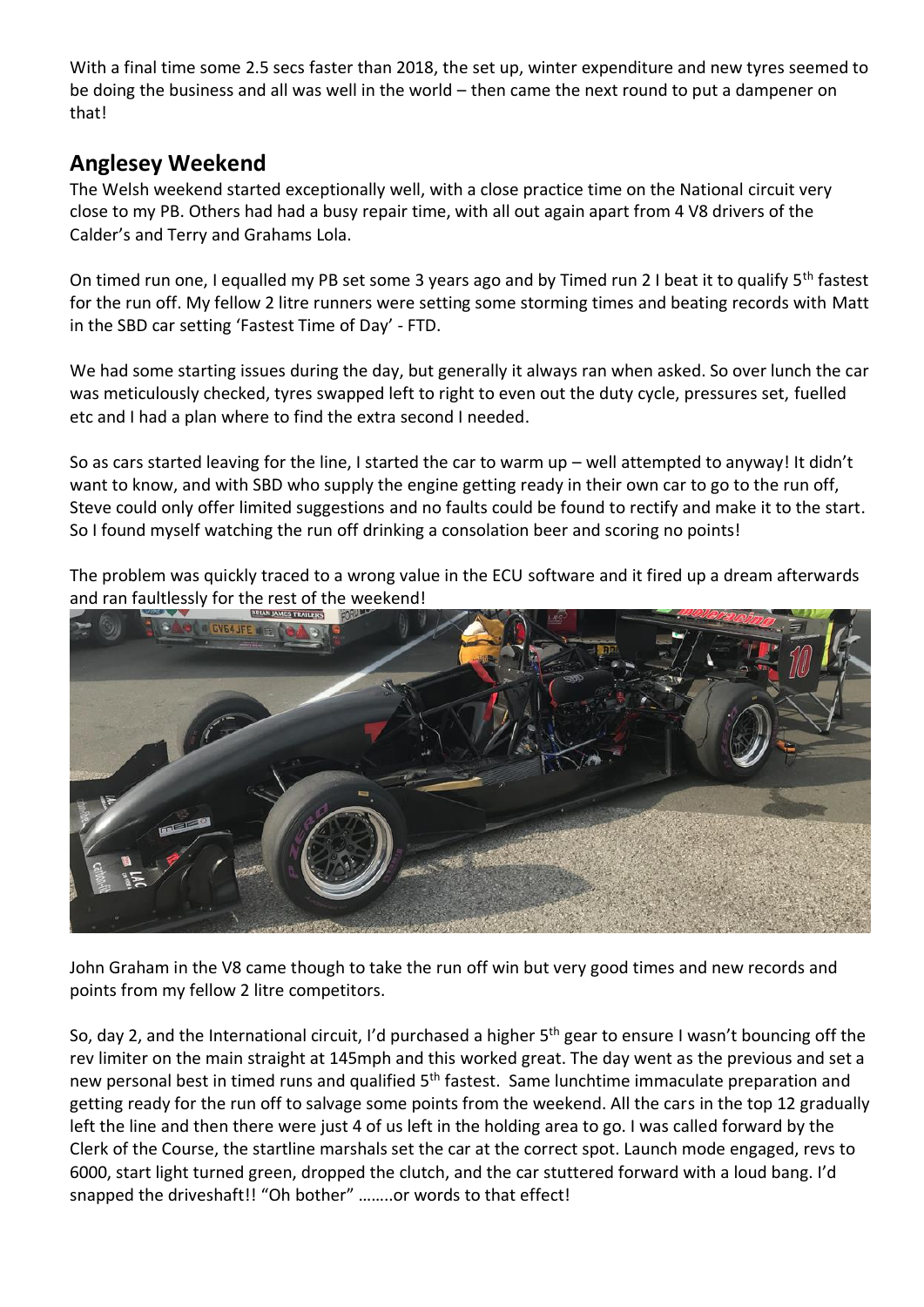So a pointless & expensive weekend. New driveshafts are being manufactured and I shall have to hope the emergency spares last the meeting at MIRA in May.



### **MIRA**

Photo credit: Mark Little

I entered this club event this weekend just gone, to get some sneaky practice before the British Championship goes there later in the year and a thoroughly enjoyable day was had and some useful lessons learned.

With no British runners attending the target was FTD, but I'd settle for PB and did so making it 5 from 5 events in 2019!

The are no photos or video from MIRA as it is an Automotive test facility well away from prying cameras and there were several camouflaged cars driving around and also a very cold motorcyclist lapping the banked oval all day in the 8 degC temps and strong winds.

A gentle launch for the two practice runs gave the driveshafts an easy time, and ironically one of this was faster than when I used launch control in the timed runs! The times came down every run, but I was always second overall behind a lightweight bike engine single seater who also was on the training day earlier in the season. I closed the gap to 1/2 second on the first timed run and although I went quicker on the last run, so did Derek and he finished 0.15secs up on me. Still good practice and experience and no issues.

The car has not left the trailer since and it is off to Llandow in South Wales this Saturday. Locals most welcome to drop in!

Cheers Steve